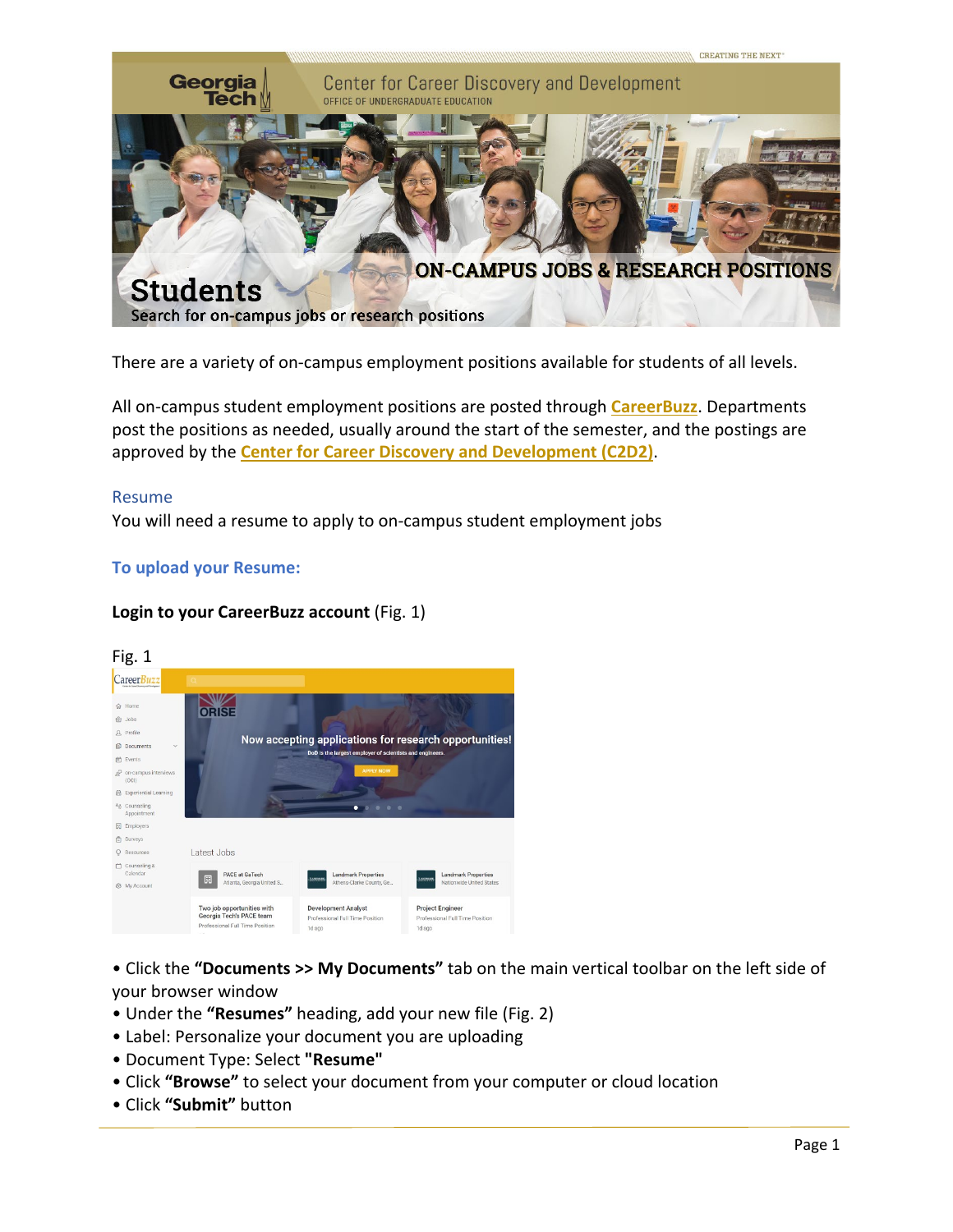## **Resumes**

| <b>O</b> Did you know?<br>Having trouble uploading MS Word files? For immediate access to your documents, save them first in PDF format, then upload. For<br>instructions to save a file as a PDF in Windows click, here. For Macs click, here.<br>To prevent document conversion incompatibilities, documents created on Mac computers in the Pages application should be saved as<br>either .RTF or .PDF files prior to uploading. To ensure your document is converted properly, please click on "View as PDF" after you upload |                               |
|------------------------------------------------------------------------------------------------------------------------------------------------------------------------------------------------------------------------------------------------------------------------------------------------------------------------------------------------------------------------------------------------------------------------------------------------------------------------------------------------------------------------------------|-------------------------------|
|                                                                                                                                                                                                                                                                                                                                                                                                                                                                                                                                    |                               |
|                                                                                                                                                                                                                                                                                                                                                                                                                                                                                                                                    |                               |
| your documents. If you are unable to open the PDF from the "View as PDF" link, re-save the document as a PDF and re-upload it to the<br>system.                                                                                                                                                                                                                                                                                                                                                                                    |                               |
| <b>Submit</b><br>Cancel                                                                                                                                                                                                                                                                                                                                                                                                                                                                                                            |                               |
| * indicates a required field                                                                                                                                                                                                                                                                                                                                                                                                                                                                                                       |                               |
| <b>Student Document</b>                                                                                                                                                                                                                                                                                                                                                                                                                                                                                                            |                               |
|                                                                                                                                                                                                                                                                                                                                                                                                                                                                                                                                    |                               |
| Labe <sup>*</sup>                                                                                                                                                                                                                                                                                                                                                                                                                                                                                                                  |                               |
|                                                                                                                                                                                                                                                                                                                                                                                                                                                                                                                                    |                               |
| Document Type                                                                                                                                                                                                                                                                                                                                                                                                                                                                                                                      |                               |
| <sup>®</sup> Resume                                                                                                                                                                                                                                                                                                                                                                                                                                                                                                                |                               |
| Student Employment Documents (OPTIONAL)                                                                                                                                                                                                                                                                                                                                                                                                                                                                                            |                               |
| © Other Documents                                                                                                                                                                                                                                                                                                                                                                                                                                                                                                                  |                               |
| Maximum file size: 65536kb                                                                                                                                                                                                                                                                                                                                                                                                                                                                                                         |                               |
| File*                                                                                                                                                                                                                                                                                                                                                                                                                                                                                                                              |                               |
| Please select your document to upload.                                                                                                                                                                                                                                                                                                                                                                                                                                                                                             |                               |
| Choose File   No file chosen                                                                                                                                                                                                                                                                                                                                                                                                                                                                                                       |                               |
|                                                                                                                                                                                                                                                                                                                                                                                                                                                                                                                                    |                               |
| <b>Submit</b><br>Cancel                                                                                                                                                                                                                                                                                                                                                                                                                                                                                                            |                               |
| <b>6</b> To view PDF files, you may need Adobe Acrobat Reader.                                                                                                                                                                                                                                                                                                                                                                                                                                                                     |                               |
| POWERED BY ■ Symplicity'                                                                                                                                                                                                                                                                                                                                                                                                                                                                                                           | Privacy Policy   Terms of Use |

# **Upload any other documents:**

• Click the **"Documents >> My Documents"** tab on the main vertical toolbar on the left side of your browser window

- Under the **"Resmes"** heading, add your new file
- Label: Personalize your document you are uploading
- Select **"Student Employment Documents (OPTIONAL)"**
- Click **"Browse"** to select your document from your computer or cloud location
- Click **"Submit"** button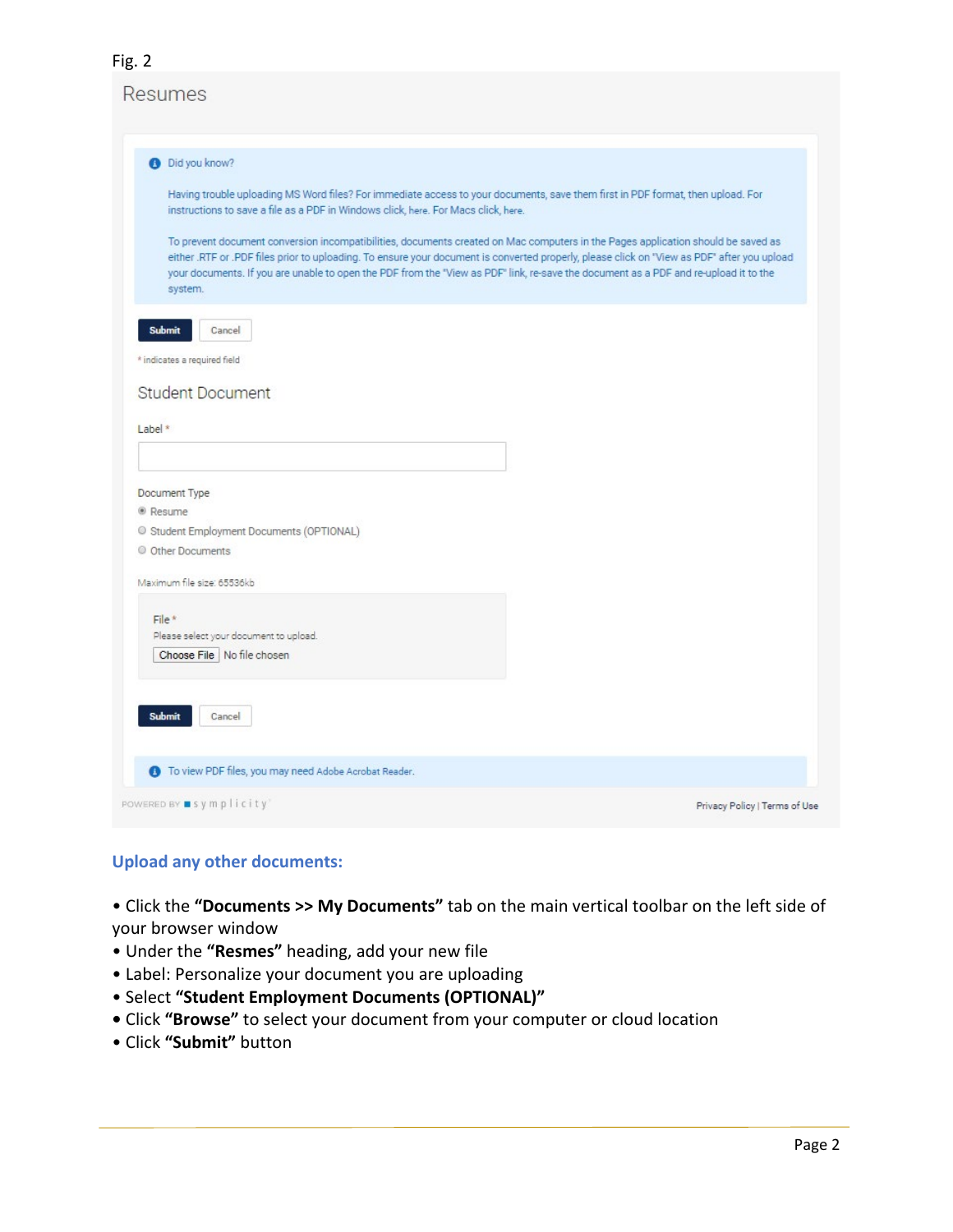### **Finding an On-Campus Job and How to Apply**

Once you've uploaded your resume in CareerBuzz, click on **"On-Campus Employment"** under **"Jobs"** on the left-hand navigation menu (Fig. 3).

|   | Fig. 3                             |                                                                                                         |                               |
|---|------------------------------------|---------------------------------------------------------------------------------------------------------|-------------------------------|
|   | Career Buzz                        |                                                                                                         |                               |
|   | Ξ<br>G Home<br>की Jobs             | CareerBuzz<br>LΟ                                                                                        |                               |
|   | Search                             | Home / Jobs / Search                                                                                    |                               |
|   | My Job Applications<br>Co-op       | <b>Job Postings</b>                                                                                     |                               |
|   | Internship<br>Graduate Internships | Applications<br><b>Favorites</b><br>Search                                                              |                               |
|   | Global Internship<br>Program       | Keywords<br>$25mi -$<br>Location                                                                        | Search                        |
|   | Undergraduate<br>Research          | All Jobs & Interviews $\vee$<br>Position Type $(1)$ $\vee$<br>Job Function ~<br>More Filters $\vee$     | Job Alerts (2)                |
|   | On-Campus<br>Employment            |                                                                                                         | + Create Job Alert            |
|   | $\Omega$ Profile                   |                                                                                                         |                               |
|   | <b>Documents</b>                   | 1 - 1 of 1 results<br>IF Date Posted ~                                                                  | Show 20 $\sim$                |
|   | 问 Events                           |                                                                                                         | 1 <sub>d</sub>                |
|   | on-campus interviews<br>(OCI)      | IT / Marketing Student Assistant<br>Graph Street Monacco<br>Center for Career Discovery and Development | ГI<br>☆                       |
| 囹 | <b>Experiential Learning</b>       | On-Campus Employment/Research                                                                           |                               |
|   | no Counseling<br>Appointment       | Page $1 \vee$                                                                                           |                               |
|   | 园 Employers                        |                                                                                                         |                               |
|   | <b>白</b> Surveys                   | POWERED BY ■ symplicity'                                                                                | Privacy Policy   Terms of Use |

There you will see all the current on-campus student employment position openings. When you find the position you want to apply to, please do the following:

### **Apply to Position:**

- Click **"Apply"** button
- Select **"Student Employment Documents (OPTIONS)"** (if additional documents are requested)
- Select **Resume** to attach your resume (if you have uploaded multiple resumes) **NOTE:** You do have the option of uploading a resume directly to your application which might not be in your Documents Library. If so, click on the **Add New** link to do so.
- Click **"Submit"** to submit your application